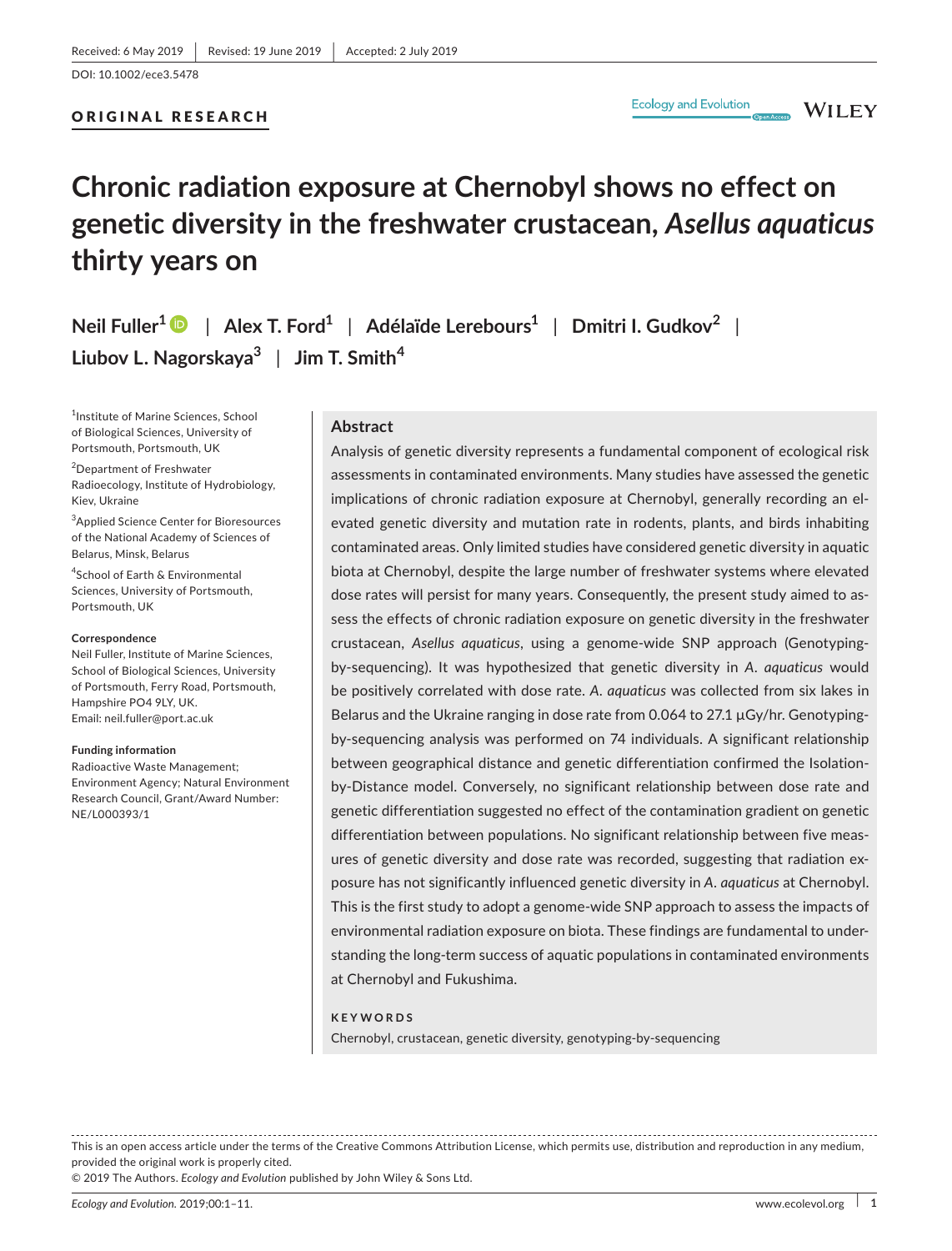# **1** | **INTRODUCTION**

Studies of the impacts of contaminants on genetic diversity have increased in recent years owing to the advent of affordable DNA sequencing services and the recognized importance of maintaining genetic diversity in the conservation of wildlife populations (Frankham, Bradshaw, & Brook, 2014; Giska, Babik, Gestel, Straalen, & Laskowski, 2015; Rumisha et al., 2017). Alterations to genetic diversity may lead to reduced susceptibility to environmental change (Ehlers, Worm, & Reusch, 2008) and increased extinction potential. Furthermore, changes to genetic diversity may reflect long-term pollutant impacts more adequately than many commonly used biomarkers which reflect transient stress on populations (Anderson et al., 1994; Bickham, Sandhu, Hebert, Chikhi, & Athwal, 2000). Ionizing radiation is a known mutagen with the capacity to cause a range of alterations to the genome, including chromosomal aberrations, micronuclei formation, and gene mutations (Morgan, 2003). While the genetic consequences of acute, high doses of radiation are well understood (Little, Nagasawa, Pfenning, & Vetrovs, 1997; Tucker, Cofield, Matsumoto, Ramsey, & Freeman, 2005), the impacts of chronic sublethal doses over multiple generations are comparatively less clear (Baker et al., 2017).

Following the 1986 Chernobyl accident, the worst nuclear accident in history, a number of studies assessed genetic effects of radiation exposure on both humans and wildlife (Dubrova et al., 1996, 1997; Ellegren, Lindgren, Primmer, & Møller, 1997; Matson, Rodgers, Chesser, & Baker, 2000). Elevated mutation rates have been recorded in the offspring of liquidators involved in the clean‐up operation (Weinberg et al., 2001) and among children born in heavily contaminated areas (Dubrova et al., 1996, 1997). Similarly, studies have demonstrated elevated genetic diversity and mutation rates in a range of wildlife inhabiting contaminated areas (Baker et al., 2017; Ellegren et al., 1997). However, these findings are not ubiquitous, with a number of studies finding no significant effects of Chernobyl‐ derived radiation on genetic variation (DeWoody, 1999; Furitsu et al., 2005; Livshits et al., 2001).

Though the majority of studies suggest an increase in genetic diversity and mutation rates in contaminated areas of Chernobyl, a reduction in genetic diversity could also have occurred owing to population bottlenecks induced by high dose rates immediately following the accident. Bottleneck events occur when the size of a population is reduced due to contaminant exposure, leading to a small subset of genotypes available for recovery and expansion (van Straalen & Timmermans, 2002). This would lead to reduced genetic diversity due to the direct removal of genotypes, known as "genetic erosion." To the author's knowledge, no study has demonstrated a reduced genetic diversity in wildlife at Chernobyl.

Despite the large number of studies assessing genetic effects of environmental radiation on natural populations of rodents (Baker et al., 2017; Matson et al., 2000; Wickliffe et al., 2003) and plants (Geras'kin & Volkova, 2014; Kovalchuk, Dubrova, Arkhipov, Hohn, & Kovalchuk, 2000; Tsyusko, Smith, Oleksyk, Goryanaya, & Glenn, 2006; Volkova et al., 2018), only two studies have considered effects

on aquatic biota. Theodorakis and Shugart (1998) studied genetic variation using random amplified polymorphic DNA (RAPD) methods in mosquito fish (*Gambusia affinis*) inhabiting ponds contaminated with radioactive waste from the US Department of Energy's Oak Ridge facility. The authors recorded increased genetic diversity in *G. affinis* individuals inhabiting two contaminated ponds (dose rates of 50 and 1,313 µGy/hr) as opposed to individuals from two reference populations. However, one of the aforementioned sites is also heavily contaminated with a suite of other genotoxicants (e.g., heavy metals and polycyclic aromatic hydrocarbons, Theodorakis & Shugart, 1998), meaning any observed effects cannot be attributed solely to radiation. The Chernobyl area is heterogeneously contaminated by a range of radionuclides, including  ${}^{90}$ Sr,  ${}^{137}$ Cs and transuranium isotopes (e.g.,  $^{238}$ Pu,  $^{239,240}$ Pu, and  $^{241}$ Am, Beresford et al., 2018). Doses to aquatic macroinvertebrates are dominated by external γ and β radiation from 137Cs and <sup>90</sup>Sr (Murphy, Nagorskaya, & Smith, 2011).

To the authors' knowledge, only a single study has considered radiation effects on genetic diversity in aquatic biota at Chernobyl, despite the large number of closed lake systems in the area where biota are chronically exposed to low‐dose radiation. Fetisov, Rubanovich, Slipchenko, and Shevchenko (1992) studied genetic and morphological differences in seven populations of the zebra mussel, *Dreissena polymorpha,* in the Chernobyl area using an allozyme method. Based on data for five loci, no significant influence of radiation on *D. poly‐ morpha* genetic structure was recorded, though thermal regime was found to influence genetic diversity. However, the use of allozymes in genetic diversity studies has been questioned, particularly at small spatial scales and using a small number of loci (Turlure, Vandewoestijne, & Baguette, 2014). Furthermore, the influence of radiation was not the direct focus of the study and no dose rates were provided, necessitating further robust study into the impacts of chronic radiation exposure on the genetic diversity of aquatic invertebrates. The 2011 accident at the Fukushima Dai‐Ichi nuclear power plant led to further contamination of marine and freshwater environments that will persist for decades (IAEA, 2015). This further emphasizes the need for robust studies of the long‐term genetic consequences of environmental radiation on aquatic biota.

Many of the studies of radiation-induced genetic changes highlighted above used techniques such as restriction fragment length polymorphisms (RFLPs, e.g., Theodorakis & Shugart, 1998), amplified fragment length polymorphisms (AFLPs, e.g., Volkova et al., 2018), or microsatellites (Ellegren et al., 1997). Recent studies have shown that genome‐wide analysis of single‐nucleotide polymorphisms (SNPs) provides less biased measures of genetic diversity as compared to these more traditional techniques (Fischer et al., 2017). SNPs are more widely abundant across the genome as compared to microsatellites and RFLP‐based techniques and are generally more reproducible (Davey et al., 2011; Schlötterer, 2004). The advent of affordable sequencing coupled with continual advancements in technologies have led to the application of genome‐wide SNP approaches to a wide range of questions, including evolutionary history (Pollinger et al., 2010), conservation (Larson et al., 2014), and ecotoxicology (Giska et al., 2015).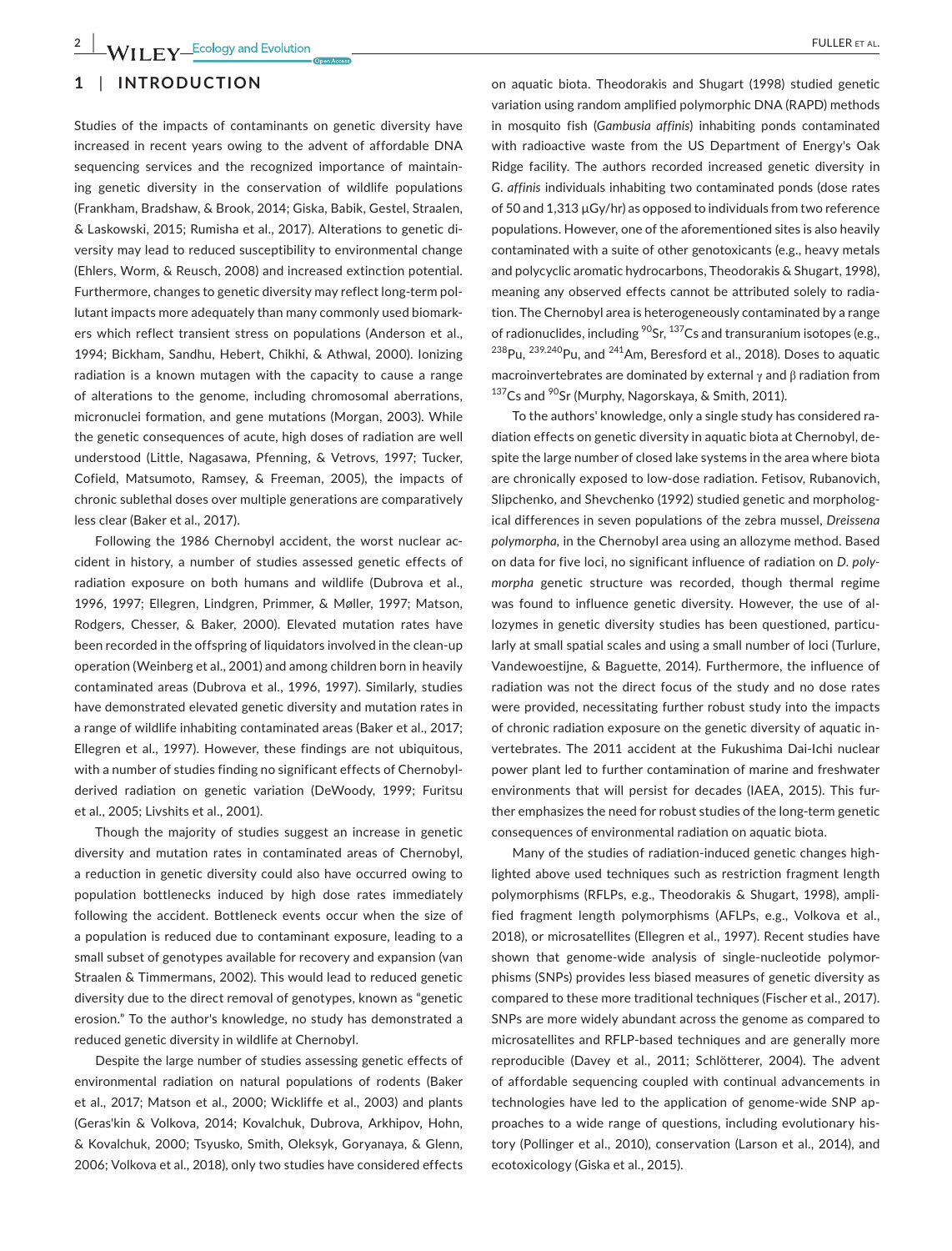Taking into account these knowledge gaps, the present study aimed to assess the impact of chronic radiation exposure on the freshwater crustacean, *Asellus aquaticus*, along a gradient of contamination at Chernobyl using a genome‐wide SNP approach. Genotyping‐by‐sequencing (GBS) is a simple, cost‐effective reduced representation method for assessing a vast number of SNPs across the genome (Narum, Buerkle, Davey, Miller, & Hohenlohe, 2013). GBS has been applied to a wide range of both model and nonmodel organisms and has been demonstrated to be a useful technique for population genomic analyses even where reference genomes are not available (White, Perkins, Heckel, & Searle, 2013). *Asellus aquaticus* is a detrivorous isopod crustacean commonly found in freshwater systems across Europe. Crustaceans are one of the International Commission on Radiological Protection's (ICRP) eight reference animals and plants (RAPs), meaning these organisms will be used to support the evolving system for environmental radioprotection (ICRP, 2007). *A. aquaticus* is commonly used in ecotoxicology studies of sediment‐borne contaminants (De Lange, Haas, Maas, & Peeters, 2005; McCahon & Pascoe, 1988) and has been used as an indicator of water quality (Whitehurst, 1991). Previous studies have demonstrated no effects of chronic radiation exposure at Chernobyl on the development and reproduction of *A. aquaticus* (Fuller, Ford, Nagorskaya, Gudkov, & Smith, 2018; Fuller, Smith, Nagorskaya, Gudkov, & Ford, 2017). However, to the authors knowledge no studies have been conducted on the lethal tolerance of *A. aquaticus* to ionizing radiation.

Based on the number of studies documenting an increase in genetic diversity in biota at Chernobyl (Baker et al., 2017; Matson et al., 2000; Volkova et al., 2018), we hypothesized that populations of *A. aquaticus* would display elevated genetic diversity along a gradient of radionuclide contamination at Chernobyl. In addition, the influence of the gradient in dose rate on genetic differentiation (measured as  $F_{st}$ ) was assessed following Giska et al., (2015) and Rumisha et al., (2017).

# **2** | **MATERIALS AND METHODS**

#### **2.1** | **Field sampling and collection of** *A. aquaticus*

Field sampling was conducted in May-June of 2016 at six lakes in Belarus and Ukraine (see Figure 1) as described in Fuller et al., (2017), Fuller et al., (2018). Sampling sites were selected based on historical measurements of radioactivity and exposure to a gradient of radionuclide contamination. *A. aquaticus* were collected by kick netting in littoral zones using a 1 mm mesh size net (EFE), sorted lakeside and immediately preserved in 96% Ethanol. A total of 455 *A. aquaticus* individuals were collected across all sites during the sampling period. Numbers of *A. aquaticus* individuals sequenced are shown in Section 2.4.

# **2.2** | **Environmental conditions**

A range of different environmental parameters were measured at three subsites of each lake using a multiparameter probe (HANNA



FIGURE 1 Map of the six study sites sampled for *Asellus aquaticus* in relation to distance from the Chernobyl Nuclear Power Plant (CNPP). Map generated using qGIS (v2.18) with data from DIVA‐GIS (Hijmans, Guarino, Cruz, & Rojas, 2001)

Gorova

Yanovsky

Chernobyl NPP

Instruments 9828). Sampling dates and environmental conditions are shown in Table 1.

# **2.3** | **Calculation of dose rates**

A full description of the methods used to calculate doses to *A. aquat‐ icus* is presented in Fuller et al., (2017). Briefly, external and internal dose rates to *A. aquaticus* were calculated based on decay‐corrected deposition values for radiocaesium and strontium (in 1986) and average activity concentrations in water at various depths measured in 2003. Accurate dose conversion coefficients (DCCs) for *A. aquaticus* were generated within the ERICA tool (Version 1.2) by user-inputted geometry (height =  $2.2$  mm, width =  $1.7$  mm, length =  $4.7$  mm, and mass = 4.1 mg) and used for subsequent dose assessments using ERICA. Total dose rates for *A. aquaticus* at each of the six lakes are shown in Table 1.

#### **2.4** | **Genomic DNA extractions and quality control**

DNA was extracted from a total of 74 *A. aquaticus* individuals using a QIAGEN DNeasy Blood & Tissue Kit (QIAGEN) following some amendments to the manufacturer protocol to maximize DNA yield. Individuals were first homogenized in 180 µl of Buffer ATL. Following addition of 40 µl Proteinase K, samples were incubated at 56°C for 16 hr to allow for lysis to occur. After lysis, samples were centrifuged at 20,000 *g* for 5 min and the supernatant transferred to a new microcentrifuge tube. This step was performed to remove the nonlysed, largely chitinous tissue as this may impact the quality of DNA for downstream applications in *A. aquaticus* (Verovnik, Sket, Prevorčnik, & Trontelj, 2003). Samples were then processed according to the animal tissue spin‐column protocol outlined in the QIAGEN Blood and Tissue Kit. Quality of extracted genomic DNA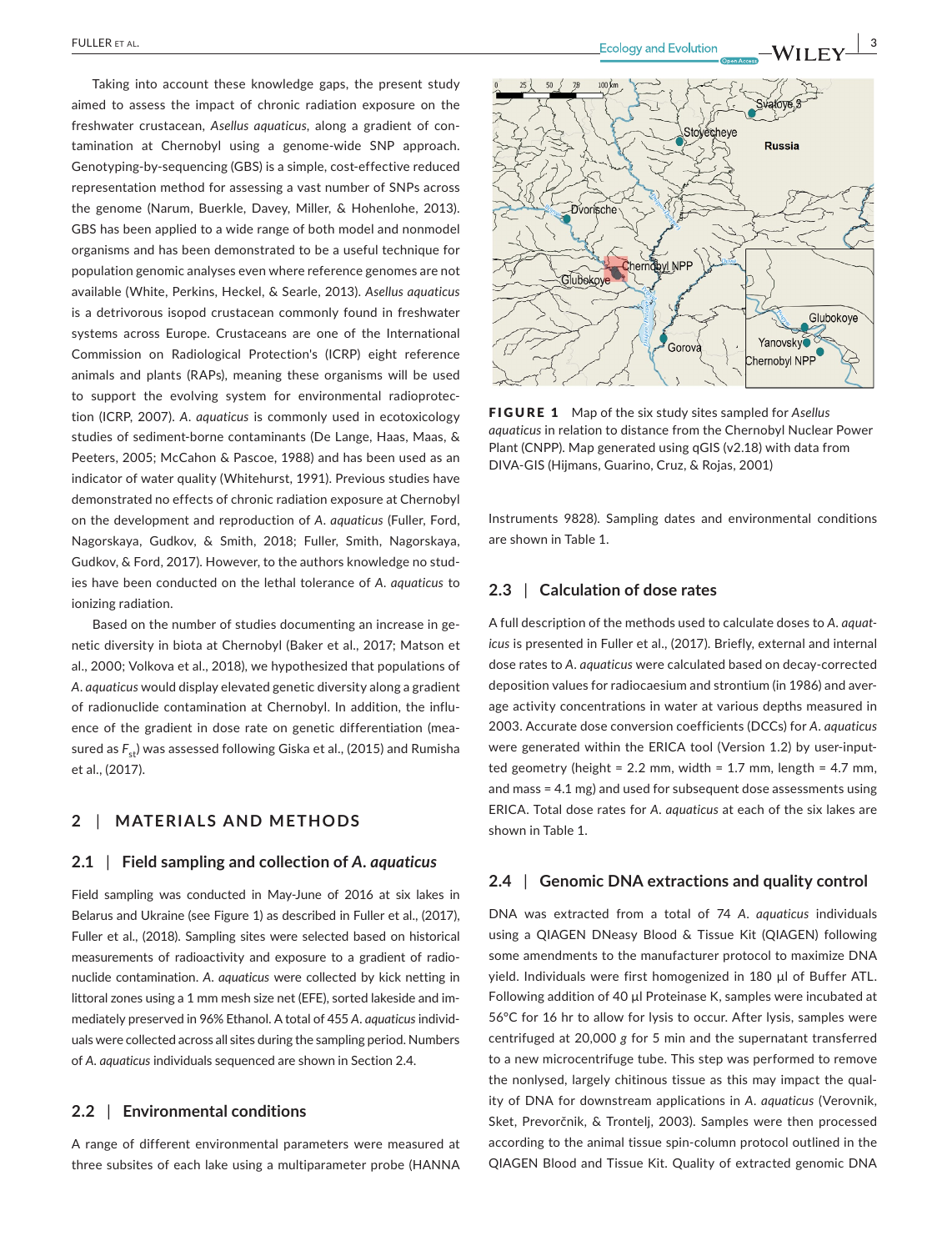#### **4**  -WILFY<sup>\_Ecology and Evolution</sup>

 $197 \pm 0.15$  $241 \pm 1.48$  $114 \pm 0.70$ 

 $7.60 \pm 0.17$ 

 $8.30 \pm 0.02$ 

 $.02 \pm 2.00$  $92 \pm 1.80$  $140 \pm 2.90$ 

 $256 \pm 0.41$ 

 $8.60 \pm 0.02$ 

 $13 + 16.2$  $80 + 1.17$   $199 \pm 1.22$ 

 $7.60 \pm 0.18$ 

 $112 \pm 14.10$ 

 $23.6 \pm 0.06$ 

 $265 \pm 0.97$ 

 $9.00 \pm 0.04$ 

 $8.00 \pm 0.15$ 

was assessed using a NanoDrop spectrophotometer, and restriction enzyme digests with Hind*III* (Thermo Fisher) were performed on 10% of DNA samples to assess suitability for genomic library con struction. Digests were performed according to manufacturer pro tocol and visualized on a 1% agarose gel.

#### **2.5**  | **Genotyping‐by‐sequencing**

A full description of GBS methods is provided in Elshire et al., (2011). Briefly, extracted DNA was arrayed on to a 96‐well sealed fully skirted PCR plate (Applied BiosystemsUS) and shipped to the Cornell University Genomic Diversity Facility for GBS analysis. Following optimization, Pstl (CTGCAG) was selected as the most appropriate restriction enzyme owing to the greater number of fragment sizes generated. Each DNA sample was digested with Pstl and ligated with a barcoded and a common adaptor. Following ligation of the adaptor, samples were pooled within a single Eppendorf tube and purified using a Qiagen QIAquick PCR Purification Kit (Qiagen). The library was then subjected to the polymerase chain reaction (PCR) using primers that corresponded to the ligated adaptors. After appropriate dilution of samples, sequencing was performed using the Illumina Hi-Seq 2000 at the Cornell University Core Laboratories Centre.

#### **2.6**  | **Bioinformatics and SNP calling**

Bioinformatics analysis was conducted by collaborators at the Genomic Diversity Facility using the UNEAK (Universal Network‐ Enabled Analysis Kit, Lu et al., 2013) pipeline and the TASSEL soft ware version v 3.0 (Trait Analysis by aSSociation, Evolution and Linkage, Bradbury et al., 2007). The UNEAK pipeline was developed to overcome the issues associated with SNP discovery in absence of a reference genome and has been shown to provide accurate (>92% accuracy) de novo genotype calling (Lu et al., 2013; Torkamaneh, Laroche, & Belzile, 2016). The UNEAK pipeline works by first trim ming all sequence reads to 64 bp. Reads of 64 bp that are identical are then identified as tags, and pairwise alignment identifies pairs of tags with a single base pair mismatch. Such tags are aligned to form a network and these networks are pruned to remove putative sequenc ing errors (low-frequency alleles). Pruning was conducted according to an error rate threshold parameter of 0.01%. Only reciprocal tag pairs are used for subsequent SNP calling, meaning only biallelic loci were studied. VCF tools (v0.1.12a) were then used to calculate depth and missingness statistics for generated SNP files. Heterozygosity and minor allele frequencies were also calculated using VCF tools.

# **2.7**  | **Statistical analyses**

The R package SNPrelate (Zheng et al., 2012) was used to calculate additional diversity statistics and to create a principal component analysis (PCA) plot of genotypes from filtered SNP data. A matrix of  $F_{\rm st}$  values were calculated according to the method of Weir and Cockerham (1984). Other measures of genetic diversity such as Tajima's *D* , nucleotide diversity, and expected heterozygosity were

|      | $\frac{1}{2}$<br>í<br>ī<br>S<br>l<br>ļ<br>ļ<br>Ş<br><u>י</u> יווי המ<br>ı | 5<br>Ï<br>ļ<br>הממרה ה<br>J<br>١ |      |        | , and total dose rate at six sites of varying contamination in Belarus and the Ukraine |           |   |            |
|------|---------------------------------------------------------------------------|----------------------------------|------|--------|----------------------------------------------------------------------------------------|-----------|---|------------|
|      |                                                                           |                                  |      | e (µGy |                                                                                        | dolpation |   |            |
| Site |                                                                           | atitud                           | irnn | Γm,    | are (°C)                                                                               | (%)       | 공 | ductivity" |

Gorova 11/6/2016 50.70 30.70 0.064 22.4 ± 0.05 113 ± 16.2 8.60 ± 0.02 256 ± 0.41 Dvorische 29/05/2016 52.01 29.43 0.691 23.2 ± 0.06 80 ± 1.17 7.60 ± 0.17 197 ± 0.15 Stoyecheye 27/05/2016 27/05/2016 32.86 32.96 32.96 32.41 22.41 22.41 ± 1.48 22.41 ± 1.48 Svatoye 24/05/2016 24/05/2016 53.17 31.86 91.86 91.80 91.80 92.15 92.1.80 92.1.80 92.114 92.15 92.15 92.15 92.1 Yanovsky Crawl 2004 2014 141 31.41 141 20.07 20.07 20.07 20.07 20.07 20.07 141 141 141 141 141 9.09 9.00 9.00 9.00 9.00 9.00 9.05 ± 0.97 ± 0.97 ± 0.97 ± 0.97 ± 0.97 ± 0.97 ± 0.97 ± 0.97 ± 0.97 ± 0.97 ± 0.97 ± 0.97 ± 0.97 Glubokoye 03/06/2016 51.44 30.06 26.4 23.6 ± 0.06 112 ± 14.10 7.60 ± 0.18 199 ± 1.22

0.064

 $22.4 \pm 0.05$ 

 $23.2 \pm 0.06$ 

 $0.691$ 0.774

29.43

52.01 52.86 53.17 51.41 51.44

30.70

50.70

2.03 20.42 26.4

31.86

30.91

27/05/2016 29/05/2016 11/6/2016

Stoyecheye

Svatoye

Dvorische

Gorova

 $22 \pm 0.05$  $20.1 \pm 0.23$  $20.2 \pm 0.11$ 

> *Note:* Error bars are standard deviations based on measurements at three different subsites of each lake.Note: Error bars are standard deviations based on measurements at three different subsites of each lake.

05/06/2016 24/05/2016

Yanovsky Crawl

Glubokoye

03/06/2016

30.06 30.07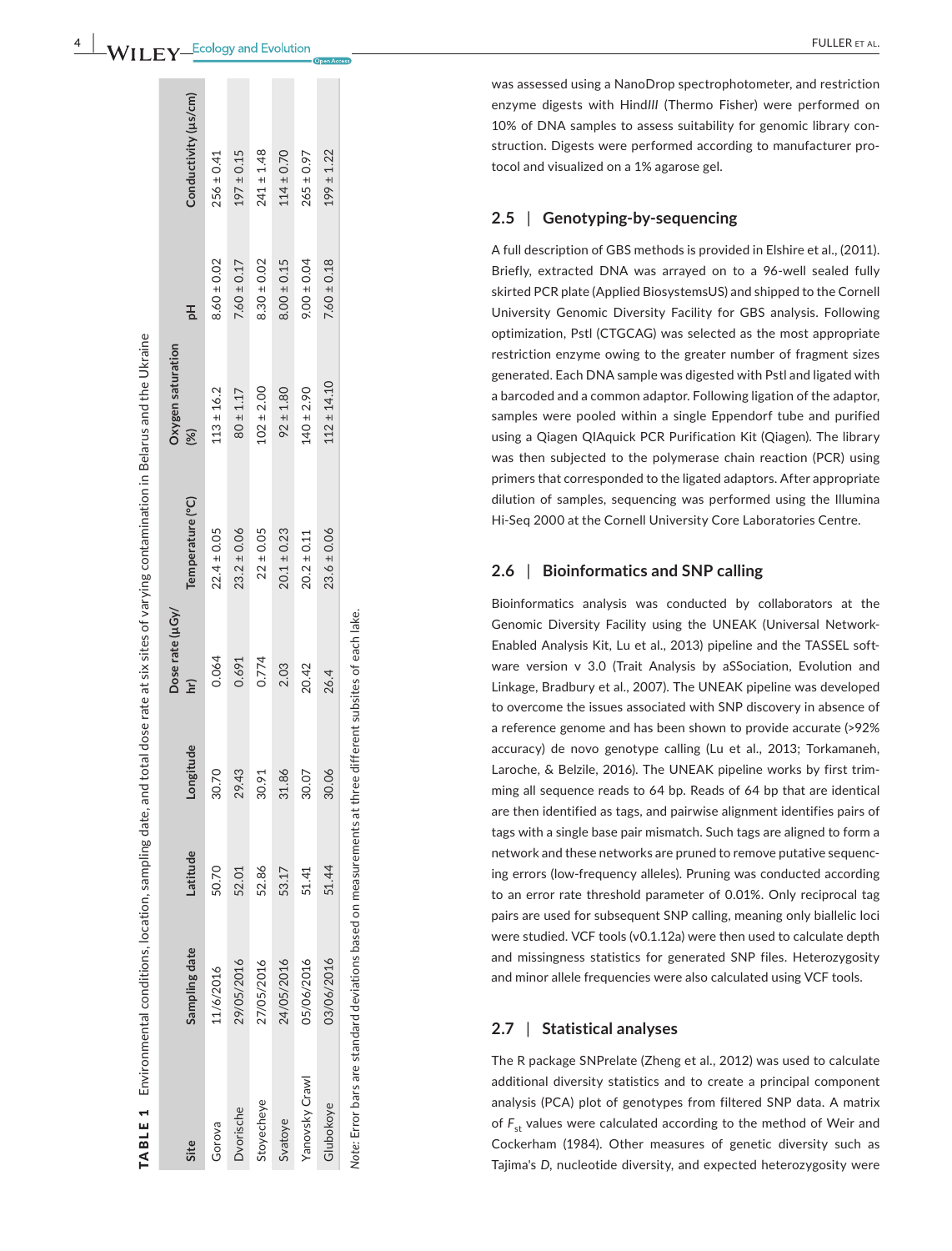|             | <b>TABLE 2</b> Pairwise genetic differentiation (F <sub>et</sub> ) values in Asellus aquaticus collected from six lakes of varying contamination in Belarus and |
|-------------|-----------------------------------------------------------------------------------------------------------------------------------------------------------------|
| the Ukraine |                                                                                                                                                                 |
|             |                                                                                                                                                                 |

|                | <b>D</b> vorische | Glubokoye  | <b>Svatoye Lake</b> | <b>Yanovsky Crawl</b> | Stoyecheye | Gorova |
|----------------|-------------------|------------|---------------------|-----------------------|------------|--------|
| Dvorische      |                   |            |                     |                       |            |        |
| Glubokoye      | 0.1235103         |            |                     |                       |            |        |
| Svatoye Lake   | 0.255504          | 0.2719511  |                     |                       |            |        |
| Yanovsky Crawl | 0.1206123         | 0.08523209 | 0.254953            |                       |            |        |
| Stoyecheye     | 0.2278073         | 0.2233065  | 0.223041            | 0.21475               |            |        |
| Gorova         | 0.2086033         | 0.1999745  | 0.263433            | 0.1927364             | 0.1918563  |        |

calculated using the R Package PopGenome (Pfeifer, Wittelsbürger, Ramos‐Onsins, & Lercher, 2014). In order to test for the presence of Isolation‐by‐distance (IBD), a Mantel test was used with geographical distance (in km) and F<sub>st</sub> values via the R package vegan (Oksanen et al., 2013). To test for the influence of the gradient in dose rate on genetic differentiation, a partial mantel test was used based on Pearson's product-moment correlation with 1,000 permutations. This test measures the association between two matrices (e.g., genetic distance and Euclidean distance in dose rate) while accounting for a third potentially confounding matrix (geographical distance). The association between calculated genetic diversity measures and dose rates was calculated using Spearman's rank order correlation coefficient. Power analysis was employed to determine the probability of seeing different effect sizes based on sample size using the R package "pwr" (Champely et al., 2018).

# **3** | **RESULTS**

## **3.1** | **Data quality and coverage**

Illumina sequencing of 74 individuals on one lane yielded a total of 492 402 538 reads. Of these, 372,029,165 were classed as "good" reads containing a unique barcode. Depth of coverage was on average 25.74. A depth of coverage >20 times is preferred in SNP studies to reduce the uncertainty associated with calling SNPs following low‐coverage sequencing (e.g., 5 × depth of coverage, Nielsen, Paul, Albrechtsen, & Song, 2011). The UNEAK pipeline identified a total of 32,321 SNPs which was trimmed to 14,463 following the data filtration steps.

# **3.2** | **Genetic differentiation and isolation‐by‐ distance**

Genetic differentiation values (F<sub>st</sub>) are shown in Table 2. Greatest values were observed between Svatoye and Glubokoye lakes (0.272), suggesting these populations were the most genetically isolated.  $F_{st}$  values >0.15 are generally considered to indicate significant differentiation (Frankham, Briscoe, & Ballou, 2002). The smallest  $F_{st}$  values were recorded between Glubokoye and Yanovsky (0.085), the two closest sites geographically. A highly significant relationship between geographical distance in kilometers and genetic differentiation was recorded (see Figure 2a, Mantel Test,  $r = .786$ ,  $p < .01$ ), confirming the Isolation-by-distance hypothesis.

Conversely, no significant effect of the gradient in dose rate (Euclidean distance) on genetic differentiation was recorded when accounting for geographical distance (see Figure 2b, Partial Mantel test, *r* = .251, *p* > .05). This indicates that dose rate did not significantly influence genetic differentiation among populations at Chernobyl. However, geographical distance was found to be a driver of genetic differentiation. A principal component analysis (PCA) plot of genotypes based on genome‐wide filtered SNP data is shown in Figure 3. Two of the highly contaminated sites, Glubokoye and Yanovsky Crawl (dose rates of 26.4 and 20.4 µGy/hr respectively) along with a site of low‐level contamination (Dvorische, dose rate of 0.691 µGy/hr) were differentiated from other sites in terms of genetic similarity. These sites were located in closest proximity geographically, reinforcing the strong influence of the geographical gradient on determining genetic



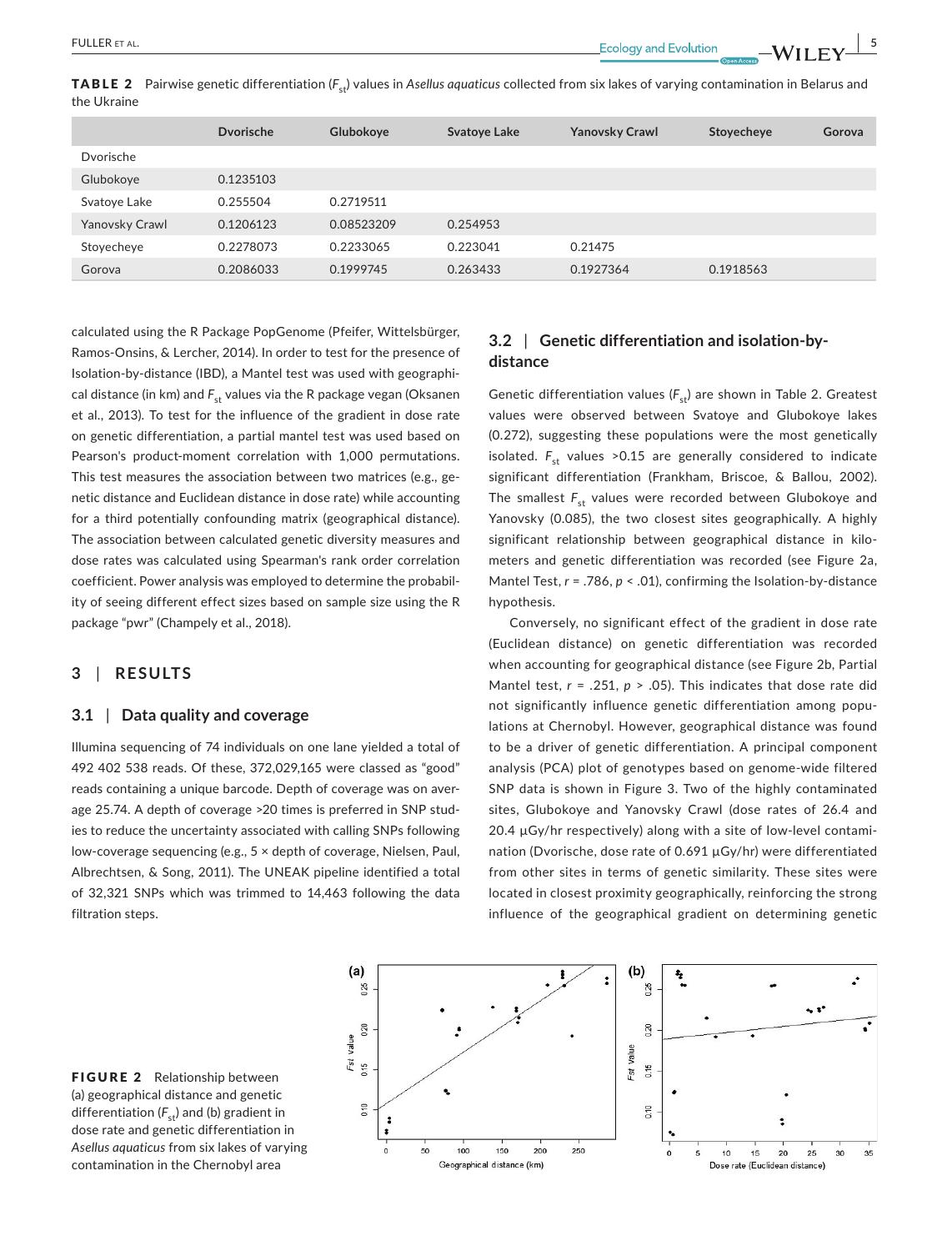similarity. Furthermore, all of the previously mentioned lakes (Dvorische, Yanovsky Crawl and Glubokoye) are floodplain lakes that historically would have been linked to the Pripyat river, reinforcing the potential for gene flow and therefore genetic similarity of these populations.

# **3.3** | **Genetic diversity**

Calculated genetic diversity statistics for each population are shown in Table 3. Expected heterozygosity (*H*<sub>2</sub>), the most commonly used measure of gene diversity (Nei, 1973), ranged from 0.234 at Glubokoye to 0.241 at Yanovsky Crawl. No significant relationship between H<sub>e</sub> and total dose rate was recorded (see Figure 4, *n* = 74, Spearman's *ρ* = −.110, *p* > .05). Nucleotide diversity  $(n)$ , a measure of polymorphism within the population, ranged from 0.0016 at Svatoye to 0.0026 at Gorova. No significant relationship between nucleotide diversity and dose rate was recorded (Spearman's *ρ* = −.333, *p* > .05).

Similarly, no significant relationship between dose rate and observed heterozygosity  $(H_*)$  or the within population inbreeding coefficient, *F*, was recorded (Spearman's *ρ* = −.018, *p* > .05 and *ρ* = −.031, *p* > .05, respectively). Coupled with the lack of a relationship between genetic differentiation and dose rate, this provides evidence that genetic patterns in *A. aquaticus* at Chernobyl were not influenced by radiation dose rate. Tajima's *D* statistic was <0 for all populations (see Table 3), with the lowest value recorded at Glubokoye (−1.099) and the greatest value recorded at Svatoye (−0.612). A moderate negative relationship between Tajima's *D* values and dose rate was recorded, though this was nonsignificant (Spearman's *ρ* = −.5, *p* > .05).



FIGURE 3 Principal component analysis of genotypes based on genome‐wide SNP data of *A. aquaticus* collected from six lakes along a gradient of radionuclide contamination at Chernobyl

# **4** | **DISCUSSION**

The present study hypothesized that genome‐wide estimates of genetic diversity in the freshwater crustacean *Asellus aquaticus* would be positively related to the total dose rate at six lakes in theChernobyl region. No significant relationship between five different genetic diversity metrics and dose rate was recorded, leading to rejection of this hypothesis. A strong significant effect of geographical distance on genetic differentiation was evidenced, suggesting Isolation‐by‐ distance. Conversely, the gradient in radionuclide contamination was not found to impact genetic differentiation. Calculated genetic diversity measures for *A. aquaticus* in the present study were within the range of other areas of Europe as recorded by Verovnik, Sket, and Trontelj (2005) and Konec, Prevorčnik, Sarbu, Verovnik, and Trontelj (2015). Verovnik et al., (2005) recorded mean values for nucleotide diversity, *π*, in populations of *A. aquaticus* across central and Eastern Europe of 0.00189 ± 3.79E‐06 using mitochondrial DNA methods. Values obtained within the present study were broadly similar, ranging from 0.00165 to 0.00267.

The suggestion of IBD in the present study is in disagreement with previous work conducted by Verovnik et al., (2005) who studied the mitochondrial DNA and 28s rDNA sequences of *A. aquaticus* at a continental scale and found no evidence of IBD. The present study focused largely on closed lake systems with limited connectivity (though Dvorische, Yanovsky Crawl, and Glubokoye are floodplain lakes of the Pripyat river which would have been connected historically), which is fundamental to structuring *A. aquaticus* populations given known limitations on dispersal capacity (Sworobowicz et al., 2015; Verovnik et al., 2005). This may explain the presence of IBD in the present study, as it is assumed limited gene flow would have occurred between enclosed, isolated populations. Methodological differences in the calculation of genetic differentiation and techniques used to assess genetic structure may further explain the differences between studies. For example, studies have shown significant variation in the ability of genetic markers, for example, microsatellite or SNP based techniques to distinguish genetic differentiation of populations (Bradbury et al., 2015).

Gene flow between populations is often thought to mask the effects of pollutants on genetic patterns, even in species with known limited dispersal capacity (Giska et al., 2015; Theodorakis, Bickham, Lamb, Medica, & Lyne, 2001). However, the moderate to high levels of genetic differentiation observed between populations in the present study ( $F_{st}$  values up to 0.27) and the confirmation of IBD suggests that gene flow and homogenization of populations is likely not responsible for the lack of a relationship between genetic variables and dose rate. This suggests that current dose rates received by *A. aquat‐ icus* at Chernobyl (maximum of 27.1 µGy/hr) are either insufficient to cause a high rate of mutations and subsequent elevated genetic diversity or that effects may have occurred previously but populations have recovered. These findings contradict the majority of studies which record an increase in genetic diversity in a range of nonhuman organisms at Chernobyl (Baker et al., 2017; Ellegren et al., 1997).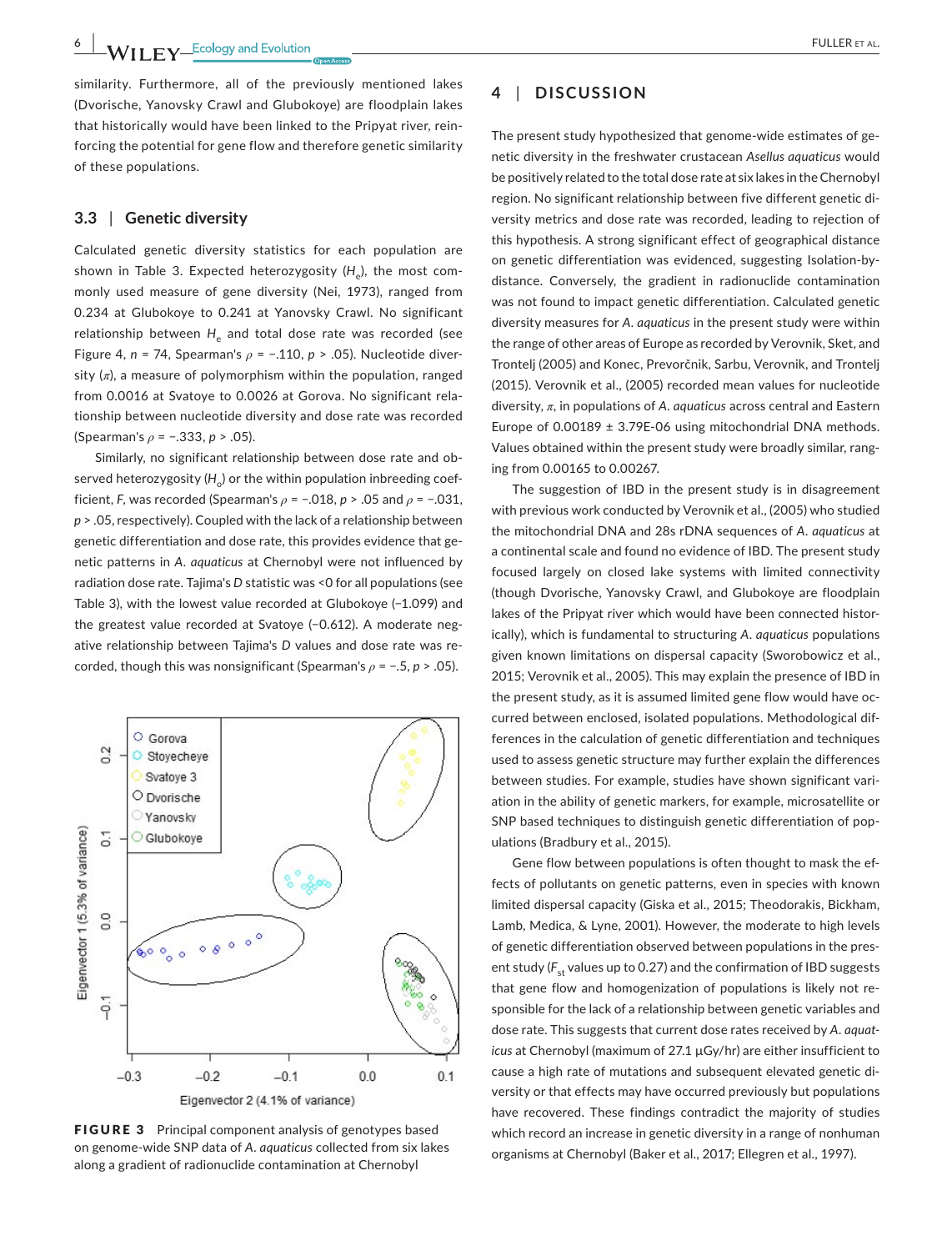TABLE 3 Calculated genetic diversity measures based on genome‐wide single‐nucleotide polymorphism data in *Asellus aquaticus* from six lakes in the Chernobyl region

|                | N  | $H_e$               | $H_0$               | E                   | $\pi$       | Tajima's D |
|----------------|----|---------------------|---------------------|---------------------|-------------|------------|
| Dvorische      | 12 | $0.23426 \pm 0.010$ | $0.12343 \pm 0.034$ | $0.47537 + 0.134$   | 0.001779881 | $-1.074$   |
| Glubokoye      | 13 | $0.23373 \pm 0.008$ | $0.10739 + 0.020$   | $0.54170 + 0.079$   | 0.002438229 | $-1.099$   |
| Gorova         | 13 | $0.23677 + 0.009$   | $0.13059 \pm 0.031$ | $0.44943 + 0.126$   | 0.002669943 | $-0.659$   |
| Stoyecheye     | 12 | $0.23521 + 0.008$   | $0.12750 \pm 0.029$ | $0.45792 + 0.114$   | 0.002215685 | $-0.671$   |
| Svatoye        | 12 | $0.23646 \pm 0.007$ | $0.14392 \pm 0.050$ | $0.39342 \pm 0.186$ | 0.001649979 | $-0.612$   |
| Yanovsky Crawl | 12 | $0.24123 \pm 0.011$ | $0.14549 \pm 0.029$ | $0.40218 \pm 0.145$ | 0.002023974 | $-0.984$   |

*Notes: Values are shown as ± SD for genetic diversity measures calculated at the individual level (e.g., <i>H<sub>e</sub>*, *H<sub>0</sub>* and *F*).

*H<sub>e</sub>* = expected heterozygosity, *H*<sub>0</sub> = observed heterozygosity, *F* = inbreeding coefficient, and  $\pi$  = nucleotide diversity.



FIGURE 4 Relationship (Spearman's *ρ* = −.110, *p* > .05) between *H*e, expected heterozygosity, in *Asellus aquaticus* and dose rate at six sites of varying radionuclide contamination in Belarus and the Ukraine

One possible explanation for these differences may be that *A. aquaticus* populations have not been historically exposed to dose rates as high as those for rodents and pines that have been shown to have altered genetic diversity (e.g., Baker et al., 2017; Volkova et al., 2018). For example, many of the studies of genetic diversity in bank voles at Chernobyl have monitored populations from the Red Forest (Baker et al., 2017; Matson et al., 2000). The Red Forest refers to the highly contaminated area adjacent to the CNPP where acute doses led to mortality in a 4-6  $km^2$  zone of pines immediately following the accident (Kryshev, Sazykina, & Beresford, 2005). Dose rates in this area remain extremely high to date, with maximum air dose rates of 200 µGy/hr recorded in some "hotspots" within the forest (N.A. Beresford, pers. comm). Studies on the accumulation of radionuclides in small mammals within this area in the late 1990s suggested that chronic dose rates could be as high as 86 mGy/day for the duration of their lifecycle (Chesser et al., 2000, 2001). Similarly, many of the studies demonstrating genetic effects in scots pine are based on trees receiving doses orders of magnitude higher than the present study (Kuchma, Vornam, & Finkeldey, 2011; Vornam, Arkhipov, & Finkeldey, 2012), though effects at lower doses have

also been recorded (Geras'kin & Volkova, 2014; Volkova, Geras'kin, & Kazakova, 2017).

Maximum external dose rates in aquatic systems immediately following the accident were 100–200 mGy/day from bottom sediments (Kryshev et al., 2005), showing a relatively rapid decline to 20–50 mGy/day within two months owing to the decay of short‐lived radionuclides (Kryshev et al., 2005). Dose rates further declined through 1986, with mean dose estimates for benthic fish in 1986 being 22 ± 9.0 mGy/day, significantly lower than the previously mentioned Red Forest area (Kryshev & Sazykina, 2012). Though these dose rates were calculated for the Chernobyl cooling pond, doses at the most contaminated site in the present study, Glubokoye, were likely similar. While these dose rates would be expected to cause significant sublethal effects, it is unlikely that direct mortality and a resultant bottleneck was induced in crustaceans based on existing laboratory sensitivity data (see Fuller, Lerebours, Smith, & Ford, 2015 for review). In crabs, for example, chronic exposure to  ${}^{60}Co$ dose rates of 6,960 mGy/day were necessary to elicit mortality in *Callinectes sapidus*, over an order of magnitude greater than doses in the immediate aftermath of the accident (Engel, 1967).

Taking this into account, it is unlikely that the Chernobyl accident would have caused a significant bottleneck in crustacean populations, accounting for the lack of a reduced genetic diversity observed in the present study. This was further reinforced by Murphy et al., (2011), who recorded no significant reduction in the abundance of macroinvertebrates in eight Chernobyl‐affected lakes in 2003 and 2004. However, it is important to consider that the lack of observed genetic effects in the present study does not indicate that discernible effects have not occurred in *A. aquaticus* as a consequence of the Chernobyl accident. As proposed by DeWoody, (1999) population sampling may have taken place at time wherein radiation‐ induced mutation and elevated genetic diversity may have facilitated a more rapid recovery from a previous bottleneck and the resultant reduced genetic diversity.

One limitation of this study was the limited number of individuals sequenced per site and lack of an adequate number of samples collected at various time points (see Matson et al., 2000 for discussion). For analysis of the relationship between total dose rate and a range of gene diversity measures, 74 samples were analyzed. For an 80%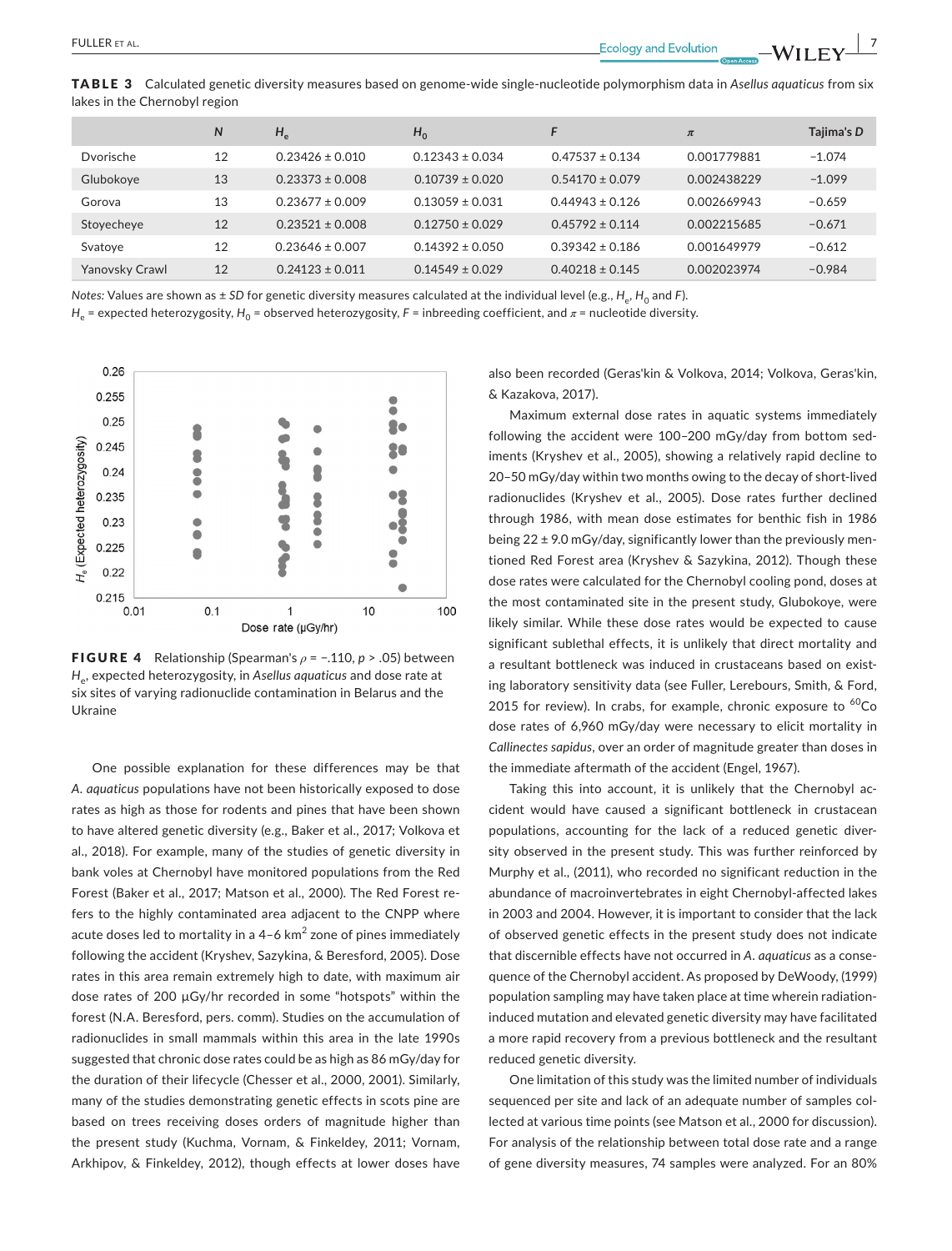chance of detecting a "medium" effect size of *r* = .3 (Cohen, 1977), 84 samples would be necessary assuming a significance level of 0.05. A much larger sample size of >700 samples would be necessary for the same conditions for a "small" effect size of 0.1 (Cohen, 1977). It is therefore possible that radiation may have induced a minor effect on genetic diversity in *A. aquaticus* that the present study may not have had the necessary statistical power to detect. Furthermore, effective population size was not estimated in this study. Under neutral theory, a given population's genetic diversity is dependent on both the effective population size and the mutation rate (Kimura, 1983). Larger effective populations typically show greater genetic diversity than smaller populations (Hague & Routman, 2016), though some comparative studies have questioned this relationship (Bazin, Glémin, & Galtier, 2006). The conclusions of the present study are therefore based on the assumption of similar effective population sizes at these locations. In order to discriminate the drivers regulating genetic variation at the population level, multiple sampling years of a greater number of individuals and a robust understanding of demographic and ecological processes within sampling locations is necessary (Matson et al., 2000). Ideally, samples collected prior to the Chernobyl accident and those exposed to the highest dose rates in the immediate aftermath would be available for population genetic analysis. However, such samples were not available. Future research into the effects of chronic radiation exposure on genetic variation should aim to couple sampling over long time scales with a robust understanding of community dynamics.

To the authors' knowledge, this study is the first to apply a genome‐wide SNP approach to studying genetic diversity in response to radiation exposure. The majority of available studies have used techniques such as AFLP, RFLP, or microsatellites, though recent studies have moved toward deep sequencing (e.g., Baker et al., 2017). Given the advantages of genome‐wide SNP discovery techniques as compared to previous approaches (Schlötterer, 2004), this method would have increased analytic power to detect a relationship between radiation dose rate and genetic diversity. The sequencing depth in the present study (>20x) is known to provide accurate genotype calling and de novo SNP discovery even in nonmodel organisms without a reference genome (Andrews, Good, Miller, Luikart, & Hohenlohe, 2016; Torkamaneh et al., 2016). Furthermore, the number of SNPs studied in the present study (14,463 following data filtration) has been shown to provide reliable measures of genetic diversity in nonmodel organisms. For example, Hoffman et al. (2014) found that inbreeding coefficients generated from RAD‐seq analysis of 13,000 SNPS in the oldfield mouse, *Peromyscus polionotus subgriseus*, had strong concordance with known pedigree based values.

# **5** | **CONCLUSION**

This study represents the first assessment of radiation effects on genetic variation in crustaceans, internationally important model organisms in radioecology (ICRP, 2007). No effect of radiation dose

rate on genetic variation was recorded, which is different to the majority of available literature recording increased genetic diversity and elevated mutation rates in nonhuman organisms at Chernobyl. This was largely attributed to lower overall dose rates over time as compared to more radiosensitive organisms such as pines and rodents wherein clear genetic effects have been demonstrated. Coupled with previous studies demonstrating no effects of radiation on reproduction and development (Fuller et al., 2018, 2017) in crustaceans at Chernobyl, this study will aid in understanding the long‐term effects of radiation exposure on populations of aquatic biota.

#### **ACKNOWLEDGMENTS**

This work was completed as part of the TREE (Transfer‐Exposure‐ Effects) consortium under the RATE programme (Radioactivity and the Environment), funded by the Environment Agency and Radioactive Waste Management Ltd. N.F was supported by a NERC grant (NE/L000393/1) awarded to A.T.F and J.T.S. Genotyping‐by‐ sequencing analysis including optimization of restriction enzymes, sequencing and bioinformatics analysis was performed by the Cornell University Genomic Diversity Facility.

## **CONFLICT OF INTEREST**

None declared.

#### **AUTHOR CONTRIBUTIONS**

A.T.F, J.T.S, and N.F.: conceived and designed the study. N.F., D.I.G., A.L., and L.L.N.: conducted field sampling. N.F.: performed the laboratory work (DNA extractions and quality control), and N.F., J.T.S, and A.T.F.: wrote the manuscript.

## **DATA AVAILABILITY STATEMENT**

Filtered SNP, genetic distance  $(F_{st})$ , and heterozygosity data are available through the Open Science Framework [\(https://doi.](https://doi.org/10.17605/OSF.IO/7WH5A) [org/10.17605/OSF.IO/7WH5A](https://doi.org/10.17605/OSF.IO/7WH5A)). Other genetic diversity data are available through the Natural Environment Research Council (NERC) Environmental Information Data Centre (EIDC, [https://doi.](https://doi.org/10.5285/47f036c4-e319-4825-9cb8-f27977eb20dd) [org/10.5285/47f036c4-e319-4825-9cb8-f27977eb20dd\)](https://doi.org/10.5285/47f036c4-e319-4825-9cb8-f27977eb20dd).

# **ORCID**

*Neil Fuller* <https://orcid.org/0000-0001-9486-6654>

#### **REFERENCES**

Anderson, S., Sadinski, W., Shugart, L., Brussard, P., Depledge, M., Ford, T., … Wogan, G. (1994). Genetic and molecular ecotoxicology: A research framework. *Environmental Health Perspectives*, *102*(Suppl 12), 3. <https://doi.org/10.1289/ehp.94102s123>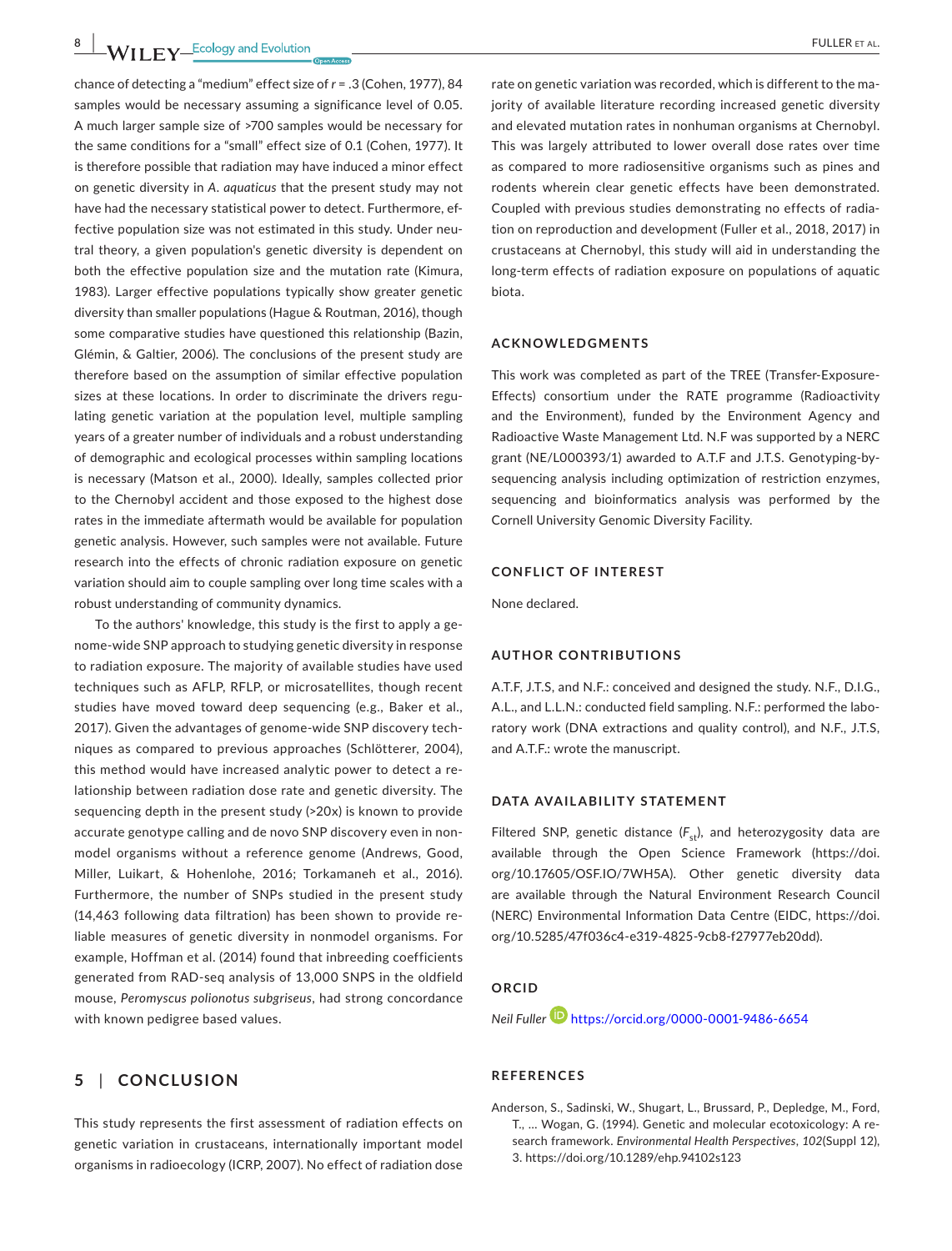- Andrews, K. R., Good, J. M., Miller, M. R., Luikart, G., & Hohenlohe, P. A. (2016). Harnessing the power of RADseq for ecological and evolutionary genomics. *Nature Reviews Genetics*, *17*(2), 81–92 [https://doi.](https://doi.org/10.1038/nrg.2015.28) [org/10.1038/nrg.2015.28](https://doi.org/10.1038/nrg.2015.28)
- Baker, R. J., Dickins, B., Wickliffe, J. K., Khan, F. A., Gaschak, S., Makova, K. D., & Phillips, C. D. (2017). Elevated mitochondrial genome variation after 50 generations of radiation exposure in a wild rodent. *Evolutionary Applications*, *10*(8), 784–791. [https://doi.org/10.1111/](https://doi.org/10.1111/eva.12475) [eva.12475](https://doi.org/10.1111/eva.12475)
- Bazin, E., Glémin, S., & Galtier, N. (2006). Population size does not influence mitochondrial genetic diversity in animals. *Science*, *312*(5773), 570–572. <https://doi.org/10.1126/science.1122033>
- Beresford, N. A., Barnett, C. L., Gashchak, S., Maksimenko, A., Guliaichenko, E., Wood, M. D., & Izquierdo, M. (2018). Radionuclide transfer to wildlife at a 'Reference Site' in the Chernobyl Exclusion Zone and resultant radiation exposures. *Journal of Environmental Radioactivity*, in press. [https://doi.org/10.1016/j.jenvr](https://doi.org/10.1016/j.jenvrad.2018.02.007) [ad.2018.02.007](https://doi.org/10.1016/j.jenvrad.2018.02.007)
- Bickham, J. W., Sandhu, S., Hebert, P. D., Chikhi, L., & Athwal, R. (2000). Effects of chemical contaminants on genetic diversity in natural populations: Implications for biomonitoring and ecotoxicology. *Mutation research/Reviews in Mutation Research*, *463*(1), 33–51. [https://doi.](https://doi.org/10.1016/S1383-5742(00)00004-1) [org/10.1016/S1383-5742\(00\)00004-1](https://doi.org/10.1016/S1383-5742(00)00004-1)
- Bradbury, I. R., Hamilton, L. C., Dempson, B., Robertson, M. J., Bourret, V., Bernatchez, L., & Verspoor, E. (2015). Transatlantic secondary contact in Atlantic Salmon, comparing microsatellites, a single nucleotide polymorphism array and restriction‐site associated DNA sequencing for the resolution of complex spatial structure. *Molecular Ecology*, *24*(20), 5130–5144. [https://doi.org/10.1111/](https://doi.org/10.1111/mec.13395) [mec.13395](https://doi.org/10.1111/mec.13395)
- Bradbury, P. J., Zhang, Z., Kroon, D. E., Casstevens, T. M., Ramdoss, Y., & Buckler, E. S. (2007). TASSEL: Software for association mapping of complex traits in diverse samples. *Bioinformatics*, *23*(19), 2633–2635. <https://doi.org/10.1093/bioinformatics/btm308>
- Champely, S., Ekstrom, C., Dalgaard, P., Gill, J., Weibelzahl, S., Anandkumar, A., … De Rosario, M. H. (2018). Package 'pwr'. R package version, 1–2.
- Chesser, R. K., Rodgers, B. E., Wickliffe, J. K., Gaschak, S., Chizhevsky, I., Phillips, C. J., & Baker, R. J. (2001). Accumulation of <sup>137</sup>Cesium and <sup>90</sup>Strontium from abiotic and biotic sources in rodents at Chornobyl, Ukraine. *Environmental Toxicology and Chemistry*, *20*(9), 1927–1935.
- Chesser, R. K., Sugg, D. W., Lomakin, M. D., van den Bussche, R. A., De Woody, J. A., Jagoe, C. H., … Baker, R. J. (2000). Concentrations and dose rate estimates of 134137 cesium and 90 strontium in small mammals at chornobyl, Ukraine. *Environmental Toxicology and Chemistry*, *19*(2), 305–312.
- Cohen, J. (1977). *Statistical power analysis for the behavioral sciences*, 1st edn. New York: Academic Press.
- Davey, J., Hohenlohe, P., Etter, P., Boone, J., Catchen, J., & Blaxter, M. (2011). Genome‐wide genetic marker discovery and genotyping using next‐generation sequencing. *Nature Reviews Genetics*, *12*(7), 499–510. <https://doi.org/10.1038/nrg3012>
- De Lange, H. J., De Haas, E. M., Maas, H., & Peeters, E. T. H. M. (2005). Contaminated sediments and bioassay responses of three macroinvertebrates, the midge larva Chironomus riparius, the water louse Asellus aquaticus and the mayfly nymph Ephoron virgo. *Chemosphere*, *61*(11), 1700–1709. [https://doi.org/10.1016/j.chemo](https://doi.org/10.1016/j.chemosphere.2005.03.083) [sphere.2005.03.083](https://doi.org/10.1016/j.chemosphere.2005.03.083)
- De Woody, J. A. (1999). Nucleotide variation in the p53 tumor-suppressor gene of voles from Chernobyl, Ukraine. *Mutation Research/Genetic Toxicology and Environmental Mutagenesis*, *439*(1), 25–36. [https://doi.](https://doi.org/10.1016/S1383-5718(98)00171-5) [org/10.1016/S1383-5718\(98\)00171-5](https://doi.org/10.1016/S1383-5718(98)00171-5)
- Dubrova, Y. E., Nesterov, V. N., Krouchinsky, N. G., Ostapenko, V. A., Neumann, R., Neil, D. L., & Jeffreys, A. J. (1996). Human minisatellite

mutation rate after the Chernobyl accident. *Nature*, *380*(6576), 683. <https://doi.org/10.1038/380683a0>

- Dubrova, Y. E., Nesterov, V. N., Krouchinsky, N. G., Ostapenko, V. A., Vergnaud, G., Giraudeau, F., … Jeffreys, A. J. (1997). Further evidence for elevated human minisatellite mutation rate in Belarus eight years after the Chernobyl accident. *Mutation Research*, *381*(2), 267–278.
- Ehlers, A., Worm, B., & Reusch, T. B. H. (2008). Importance of genetic diversity in eelgrass Zostera marina for its resilience to global warming. *Marine Ecology Progress Series*, *355*, 1–7. [https://doi.org/10.3354/](https://doi.org/10.3354/meps07369) [meps07369](https://doi.org/10.3354/meps07369)
- Ellegren, H., Lindgren, G., Primmer, C. R., & Møller, A. P. (1997). Fitness loss and germline mutations in barn swallows breeding in Chernobyl. *Nature*, *389*(6651), 593. <https://doi.org/10.1038/39303>
- Elshire, R. J., Glaubitz, J. C., Sun, Q., Poland, J. A., Kawamoto, K., Buckler, E. S., & Mitchell, S. E. (2011). A robust, simple genotyping‐by‐sequencing (GBS) approach for high diversity species. *PLoS ONE*, *6*(5), e19379. <https://doi.org/10.1371/journal.pone.0019379>
- Engel, D. W. (1967). Effect of singe and continuous exposures of gamma radiation on the survival and growth of the blue crab, Callinectes Sapidus. *Radiation Research*, *32*(4), 685–691. [https://doi.](https://doi.org/10.2307/3572280) [org/10.2307/3572280](https://doi.org/10.2307/3572280)
- Fetisov, A. N., Rubanovich, A. V., Slipchenko, T. S., & Shevchenko, V. A. (1992). The structure of Dreissena polymorpha populations from basins adjacent to the Chernobyl atomic power station. *Science of the Total Environment*, *112*(1), 115–124. [https://doi.](https://doi.org/10.1016/0048-9697(92)90242-K) [org/10.1016/0048-9697\(92\)90242-K](https://doi.org/10.1016/0048-9697(92)90242-K)
- Fischer, M. C., Rellstab, C., Leuzinger, M., Roumet, M., Gugerli, F., Shimizu, K. K., … Widmer, A. (2017). Estimating genomic diversity and population differentiation – an empirical comparison of microsatellite and SNP variation in Arabidopsis halleri. *BMC Genomics*, *18*(1), 69. <https://doi.org/10.1186/s12864-016-3459-7>
- Frankham, R., Bradshaw, C. J., & Brook, B. W. (2014). Genetics in conservation management: Revised recommendations for the 50/500 rules, Red List criteria and population viability analyses. *Biological Conservation*, *170*, 56–63. [https://doi.org/10.1016/j.](https://doi.org/10.1016/j.biocon.2013.12.036) [biocon.2013.12.036](https://doi.org/10.1016/j.biocon.2013.12.036)
- Frankham, R., Briscoe, D. A., & Ballou, J. D. (2002). *Introduction to conser‐ vation genetics*. Cambridge, UK: Cambridge University Press.
- Fuller, N., Ford, A. T., Nagorskaya, L. L., Gudkov, D. I., & Smith, J. T. (2018). Reproduction in the freshwater crustacean Asellus aquaticus along a gradient of radionuclide contamination at Chernobyl. *Science of the Total Environment*, *628*, 11–17. [https://doi.org/10.1016/j.scito](https://doi.org/10.1016/j.scitotenv.2018.01.309) [tenv.2018.01.309](https://doi.org/10.1016/j.scitotenv.2018.01.309)
- Fuller, N., Lerebours, A., Smith, J. T., & Ford, A. T. (2015). The biological effects of ionising radiation on Crustaceans: A review. *Aquatic Toxicology*, *167*, 55–67. [https://doi.org/10.1016/j.aquat](https://doi.org/10.1016/j.aquatox.2015.07.013) [ox.2015.07.013](https://doi.org/10.1016/j.aquatox.2015.07.013)
- Fuller, N., Smith, J. T., Nagorskaya, L. L., Gudkov, D. I., & Ford, A. T. (2017). Does Chernobyl‐derived radiation impact the developmental stability of Asellus aquaticus 30 years on? *Science of the Total Environment*, *576*, 242–250. [https://doi.org/10.1016/j.scito](https://doi.org/10.1016/j.scitotenv.2016.10.097) [tenv.2016.10.097](https://doi.org/10.1016/j.scitotenv.2016.10.097)
- Furitsu, K., Ryo, H., Yeliseeva, K. G., Thuy, L. T. T., Kawabata, H., Krupnova, E. V., … Nomura, T. (2005). Microsatellite mutations show no increases in the children of the Chernobyl liquidators. *Mutation Research/Genetic Toxicology and Environmental Mutagenesis*, *581*(1), 69–82. <https://doi.org/10.1016/j.mrgentox.2004.11.002>
- Geras'kin, S. A., & Volkova, P. Y. (2014). Genetic diversity in Scots pine populations along a radiation exposure gradient. *Science of the Total Environment*, *496*, 317–327. [https://doi.org/10.1016/j.scito](https://doi.org/10.1016/j.scitotenv.2014.07.020) [tenv.2014.07.020](https://doi.org/10.1016/j.scitotenv.2014.07.020)
- Giska, I., Babik, W., van Gestel, C. A. M., van Straalen, N. M., & Laskowski, R. (2015). Genome‐wide genetic diversity of rove beetle populations along a metal pollution gradient. *Ecotoxicology and Environmental Safety*, *119*, 98–105. <https://doi.org/10.1016/j.ecoenv.2015.04.048>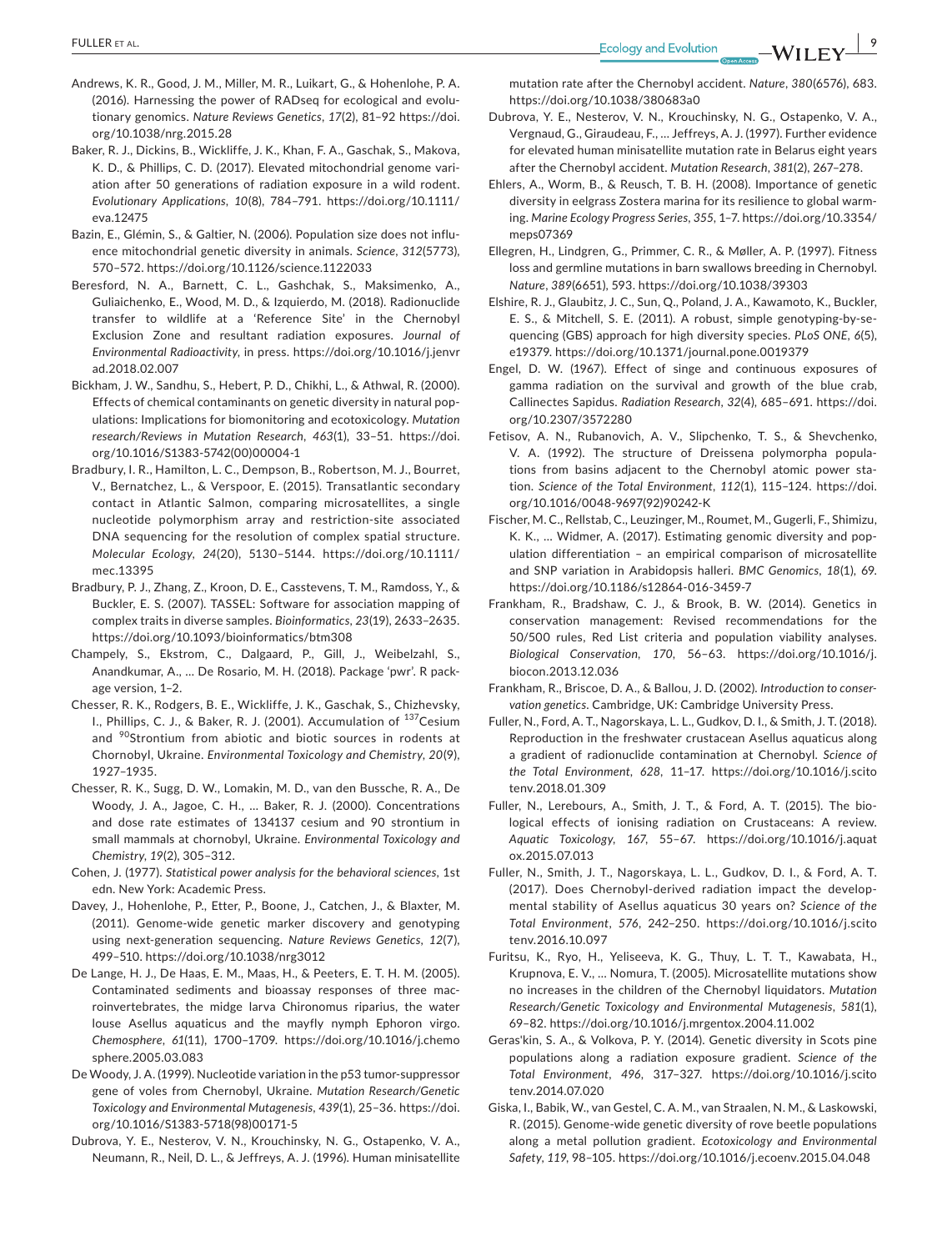- Hague, M. T. J., & Routman, E. J. (2016). Does population size affect genetic diversity? A test with sympatric lizard species. *Heredity*, *116*(1), 92. <https://doi.org/10.1038/hdy.2015.76>
- Hijmans, R. J., Guarino, L., Cruz, M., & Rojas, E. (2001). Computer tools for spatial analysis of plant genetic resources data: 1. DIVA‐GIS. *Plants Genetic Resources Newsletter*, *127*, 15–19.
- Hoffman, J. I., Simpson, F., David, P., Rijks, J. M., Kuiken, T., Thorne, M. A. S., … Dasmahapatra, K. K. (2014). High‐throughput sequencing reveals inbreeding depression in a natural population. *Proceedings of the National Academy of Sciences*, *111*(10), 3775–3780. [https://doi.](https://doi.org/10.1073/pnas.1318945111) [org/10.1073/pnas.1318945111](https://doi.org/10.1073/pnas.1318945111)
- IAEA (2015). *The Fukushima Dai‐ichi Accident: Technical Volume 4/5 Radiological Consequences*. Vienna, Austria: IAEA.
- ICRP (2007). ICRP 103: The 2007 Recommendations of the International Commission on Radiological Protection. *Annals of the ICRP*, *37*, 330.
- Kimura, M. (1983). *The neutral theory of molecular evolution*. Cambridge, UK: Cambridge University Press.
- Konec, M., Prevorčnik, S., Sarbu, S. M., Verovnik, R., & Trontelj, P. (2015). Parallels between two geographically and ecologically disparate cave invasions by the same species, Asellus aquaticus (Isopoda, Crustacea). *Journal of Evolutionary Biology*, *28*(4), 864–875.
- Kovalchuk, O., Dubrova, Y. E., Arkhipov, A., Hohn, B., & Kovalchuk, I. (2000). Germline DNA: Wheat mutation rate after Chernobyl. *Nature*, *407*(6804), 583.
- Kryshev, A. I., & Sazykina, T. G. (2012). Comparative analysis of doses to aquatic biota in water bodies impacted by radioactive contamination. *Journal of Environmental Radioactivity*, *108*, 9–14. [https://doi.](https://doi.org/10.1016/j.jenvrad.2011.07.013) [org/10.1016/j.jenvrad.2011.07.013](https://doi.org/10.1016/j.jenvrad.2011.07.013)
- Kryshev, I. I., Sazykina, T. G., & Beresford, N. A. (2005). Effects on wildlife. In J. T. Smith, & N. A. Beresford (Eds.), *Chernobyl: Catastrophe and consequences* (pp. 267–287). Chichester, UK: Springer‐Praxis.
- Kuchma, O., Vornam, B., & Finkeldey, R. (2011). Mutation rates in Scots pine (Pinus sylvestris L.) from the Chernobyl exclusion zone evaluated with amplified fragment‐length polymorphisms (AFLPs) and microsatellite markers. *Mutation Research/Genetic Toxicology and Environmental Mutagenesis*, *725*(1), 29–35.
- Larson, W. A., Seeb, L. W., Everett, M. V., Waples, R. K., Templin, W. D., & Seeb, J. E. (2014). Genotyping by sequencing resolves shallow population structure to inform conservation of Chinook salmon (Oncorhynchus tshawytscha). *Evolutionary Applications*, *7*(3), 355–369.
- Little, J. B., Nagasawa, H., Pfenning, T., & Vetrovs, H. (1997). Radiation‐ induced genomic instability: Delayed mutagenic and cytogenetic effects of X rays and alpha particles. *Radiation Research*, *148*(4), 299– 307. <https://doi.org/10.2307/3579514>
- Livshits, L. A., Malyarchuk, S. G., Lukyanova, E. M., Antipkin, Y. G., Arabskaya, L. P., Kravchenko, S. A., … Le Guen, B. (2001). Children of Chernobyl cleanup workers do not show elevated rates of mutations in minisatellite alleles. *Radiation Research*, *155*(1), 74–80. [https://doi.](https://doi.org/10.1667/0033-7587(2001)155%5B0074:COCCWD%5D2.0.CO;2) [org/10.1667/0033-7587\(2001\)155\[0074:COCCWD\]2.0.CO;2](https://doi.org/10.1667/0033-7587(2001)155%5B0074:COCCWD%5D2.0.CO;2)
- Lu, F., Lipka, A. E., Glaubitz, J., Elshire, R., Cherney, J. H., Casler, M. D., … Costich, D. E. (2013). Switchgrass Genomic Diversity, Ploidy, and Evolution: Novel Insights from a Network‐Based SNP Discovery Protocol. *PLoS Genetics*, *9*(1), e1003215. [https://doi.org/10.1371/](https://doi.org/10.1371/journal.pgen.1003215) [journal.pgen.1003215](https://doi.org/10.1371/journal.pgen.1003215)
- Matson, C. W., Rodgers, B. E., Chesser, R. K., & Baker, R. J. (2000). Genetic diversity of Clethrionomys glareolus populations from highly contaminated sites in the Chornobyl region, Ukraine. *Environmental Toxicology and Chemistry*, *19*(8), 2130–2135.
- McCahon, C. P., & Pascoe, D. (1988). Culture techniques for three freshwater macroinvertebrate species and their use in toxicity tests. *Chemosphere*, *17*(12), 2471–2480. [https://doi.](https://doi.org/10.1016/0045-6535(88)90157-9) [org/10.1016/0045-6535\(88\)90157-9](https://doi.org/10.1016/0045-6535(88)90157-9)
- Morgan, W. F. (2003). Non‐targeted and delayed effects of exposure to ionizing radiation: I. Radiation-induced genomic instability and bystander effects in vitro. *Radiation Research*, *159*(5), 567–580.
- Murphy, J. F., Nagorskaya, L. L., & Smith, J. T. (2011). Abundance and diversity of aquatic macroinvertebrate communities in lakes exposed to Chernobyl‐derived ionising radiation. *Journal of Environmental Radioactivity*, *102*(7), 688–694. [https://doi.org/10.1016/j.jenvr](https://doi.org/10.1016/j.jenvrad.2011.04.007) [ad.2011.04.007](https://doi.org/10.1016/j.jenvrad.2011.04.007)
- Narum, S. R., Buerkle, C. A., Davey, J. W., Miller, M. R., & Hohenlohe, P. A. (2013). Genotyping‐by‐sequencing in ecological and conservation genomics. *Molecular Ecology*, *22*(11), 2841–2847. [https://doi.](https://doi.org/10.1111/mec.12350) [org/10.1111/mec.12350](https://doi.org/10.1111/mec.12350)
- Nei, M. (1973). Analysis of gene diversity in subdivided populations. *Proceedings of the National Academy of Sciences*, *70*(12), 3321–3323.
- Nielsen, R., Paul, J. S., Albrechtsen, A., & Song, Y. S. (2011). Genotype and SNP calling from next‐generation sequencing data. *Nature Reviews Genetics*, *12*(6), 443. <https://doi.org/10.1038/nrg2986>
- Oksanen, J., Blanchet, F. G., Kindt, R., Legendre, P., Minchin, P. R., O'Hara, R. B., … Wagner, H. (2013). Package "vegan". *R Package Version*, *2*(0–8), 254.
- Pfeifer, B., Wittelsbürger, U., Ramos‐Onsins, S. E., & Lercher, M. J. (2014). PopGenome: An efficient swiss army knife for population genomic analyses in R. *Molecular Biology and Evolution*, *31*(7), 1929–1936. <https://doi.org/10.1093/molbev/msu136>
- Pollinger, J. P., Lohmueller, K. E., Han, E., Parker, H. G., Quignon, P., Degenhardt, J. D., … Bryc, K. (2010). Genome‐wide SNP and haplotype analyses reveal a rich history underlying dog domestication. *Nature*, *464*(7290), 898.
- Rumisha, C., Leermakers, M., Elskens, M., Mdegela, R. H., Gwakisa, P., & Kochzius, M. (2017). Genetic diversity of the giant tiger prawn Penaeus monodon in relation to trace metal pollution at the Tanzanian coast. *Marine Pollution Bulletin*, *114*(2), 759–767. [https://](https://doi.org/10.1016/j.marpolbul.2016.10.057) [doi.org/10.1016/j.marpolbul.2016.10.057](https://doi.org/10.1016/j.marpolbul.2016.10.057)
- Schlötterer, C. (2004). The evolution of molecular markers—just a matter of fashion? *Nature Reviews Genetics*, *5*(1), 63–69. [https://doi.](https://doi.org/10.1038/nrg1249) [org/10.1038/nrg1249](https://doi.org/10.1038/nrg1249)
- Sworobowicz, L., Grabowski, M., Mamos, T., Burzyński, A., Kilikowska, A., Sell, J., & Wysocka, A. (2015). Revisiting the phylogeography of *Asellus aquaticus* in Europe: Insights into cryptic diversity and spatiotemporal diversification. *Freshwater Biology*, *60*(9), 1824–1840.
- Theodorakis, C. W., Bickham, J., Lamb, T., Medica, P. A., & Lyne, T. B. (2001). Integration of genotoxicity and population genetic analyses in kangaroo rats (Dipodomys merriami) exposed to radionuclide contamination at the Nevada Test Site, USA. *Environmental Toxicology & Chemistry*, *20*(2), 317–326.
- Theodorakis, C. W., & Shugart, L. R. (1998). Genetic ecotoxicology III: The relationship between DNA strand breaks and genotype in mosquito fish exposed to radiation. *Ecotoxicology*, *7*(4), 227–235.
- Torkamaneh, D., Laroche, J., & Belzile, F. (2016). Genome‐wide SNP calling from genotyping by sequencing (GBS) data: A comparison of seven pipelines and two sequencing technologies. *PLoS ONE*, *11*(8), e0161333. <https://doi.org/10.1371/journal.pone.0161333>
- Tsyusko, O. V., Smith, M. H., Oleksyk, T. K., Goryanaya, J., & Glenn, T. C. (2006). Genetics of cattails in radioactively contaminated areas around Chornobyl. *Molecular Ecology*, *15*(9), 2611–2625. [https://doi.](https://doi.org/10.1111/j.1365-294X.2006.02939.x) [org/10.1111/j.1365-294X.2006.02939.x](https://doi.org/10.1111/j.1365-294X.2006.02939.x)
- Tucker, J. D., Cofield, J., Matsumoto, K., Ramsey, M. J., & Freeman, D. C. (2005). Persistence of chromosome aberrations following acute radiation: I, PAINT translocations, dicentrics, rings, fragments, and insertions. *Environmental and Molecular Mutagenesis*, *45*(2–3), 229–248. <https://doi.org/10.1002/em.20090>
- Turlure, C., Vandewoestijne, S., & Baguette, M. (2014). Conservation genetics of a threatened butterfly: Comparison of allozymes. *Rapds and Microsatellites. BMC Genetics*, *15*(1), 114. [https://doi.org/10.1186/](https://doi.org/10.1186/s12863-014-0114-7) [s12863-014-0114-7](https://doi.org/10.1186/s12863-014-0114-7)
- van Straalen, N. M., & Timmermans, M. J. (2002). Genetic variation in toxicant-stressed populations: An evaluation of the "genetic erosion"